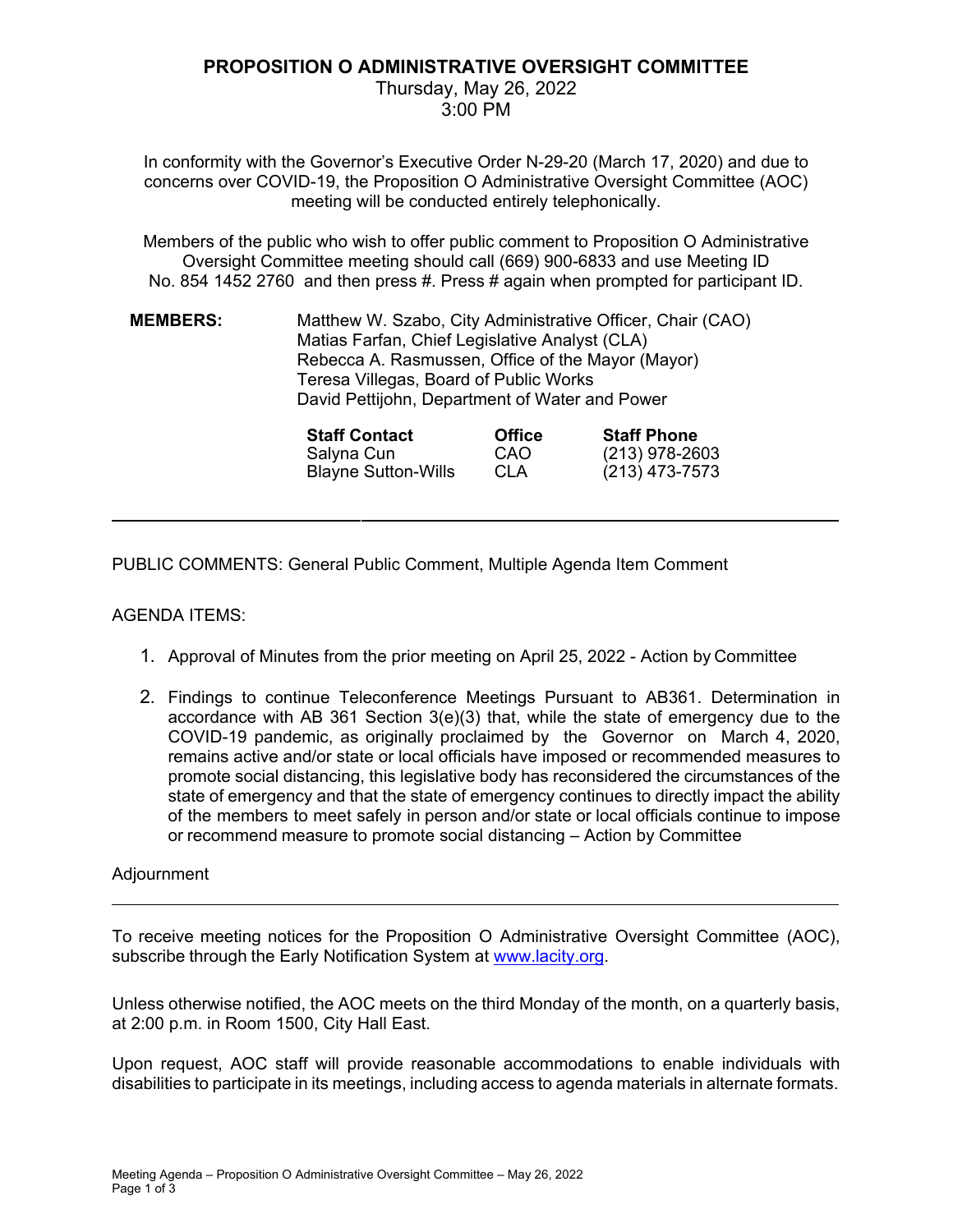# **PROPOSITION O ADMINISTRATIVE OVERSIGHT COMMITTEE**

# Thursday, May 26, 2022

3:00 PM

If you have a request for accommodations, please contact Salyna Cun at (213) 978-2603 or at Salyna.Cun@lacity.org at least two business days in advance of the AOC meeting.

## **Public Notice**

An opportunity for the public to address the Committee on agenda items will be provided during the Multiple Agenda Item Comment period. A member of the public who wishes to speak on agenda item(s) shall be allowed to speak for up to one minute per item up to a total of three minutes per meeting.

The Committee will also provide an opportunity for the public to speak on general public interest items during the General Public Comment period. Each speaker shall be limited to one minute of general public comment each meeting. The Committee shall not discuss or take action relative to any general public comment.

## **Telecommunication Relay Services**

As a covered entity under Title II of the Americans with Disabilities Act, the City of Los Angeles does not discriminate on the basis of disability and, upon request, will provide reasonable accommodations to ensure equal access to its programs, services and activities. Sign language interpreters, assistive listening devices, or other auxiliary aids and/or services may be provided upon request. To ensure availability, your request should be received at least 72 hours in advance of the need. Requests for reasonable modification or accommodation from individuals with disabilities, consistent with the Americans with Disabilities Act can be made by contacting Salyna Cun at (213) 978-2603 or at Salyna.Cun@lacity.org. For Telecommunication Relay Services for the hearing impaired, please see the information below.

Telephone communication is one of the most important forms of communication in society today. Due to advancements in technology, telephone devices have evolved with new services and capabilities. Individuals who are deaf and hard of hearing, and individuals with a speech disability are following these trends and are rapidly migrating to more advanced telecommunications methods, both for peer-to-peer and third-party telecommunications relay service (TRS) communications.

Telecommunications Relay Service is a telephone service that allows persons with hearing or speech disabilities to place and receive telephone calls. TRS is available in all 50 states, the District of Columbia, Puerto Rico and the U.S. territories for local and/or long distance calls. TRS providers - generally telephone companies - are compensated for the costs of providing TRS from either a state or a federal fund. There is no cost to the TRS user.

What forms of TRS are available? There are several forms of TRS, depending on the particular needs of the user and the equipment available: TRS includes: Text to Voice TTY-Based TRS; Speech-to-Speech Relay Service; Shared Non-English Language Relay Service; Captioned Telephone Relay Service; Internet Protocol Relay Service; and Video Relay Service. Please visit this site for detail descriptions, https://www.fcc.gov/consumers/guides/telecommunications-relayservice-trs.